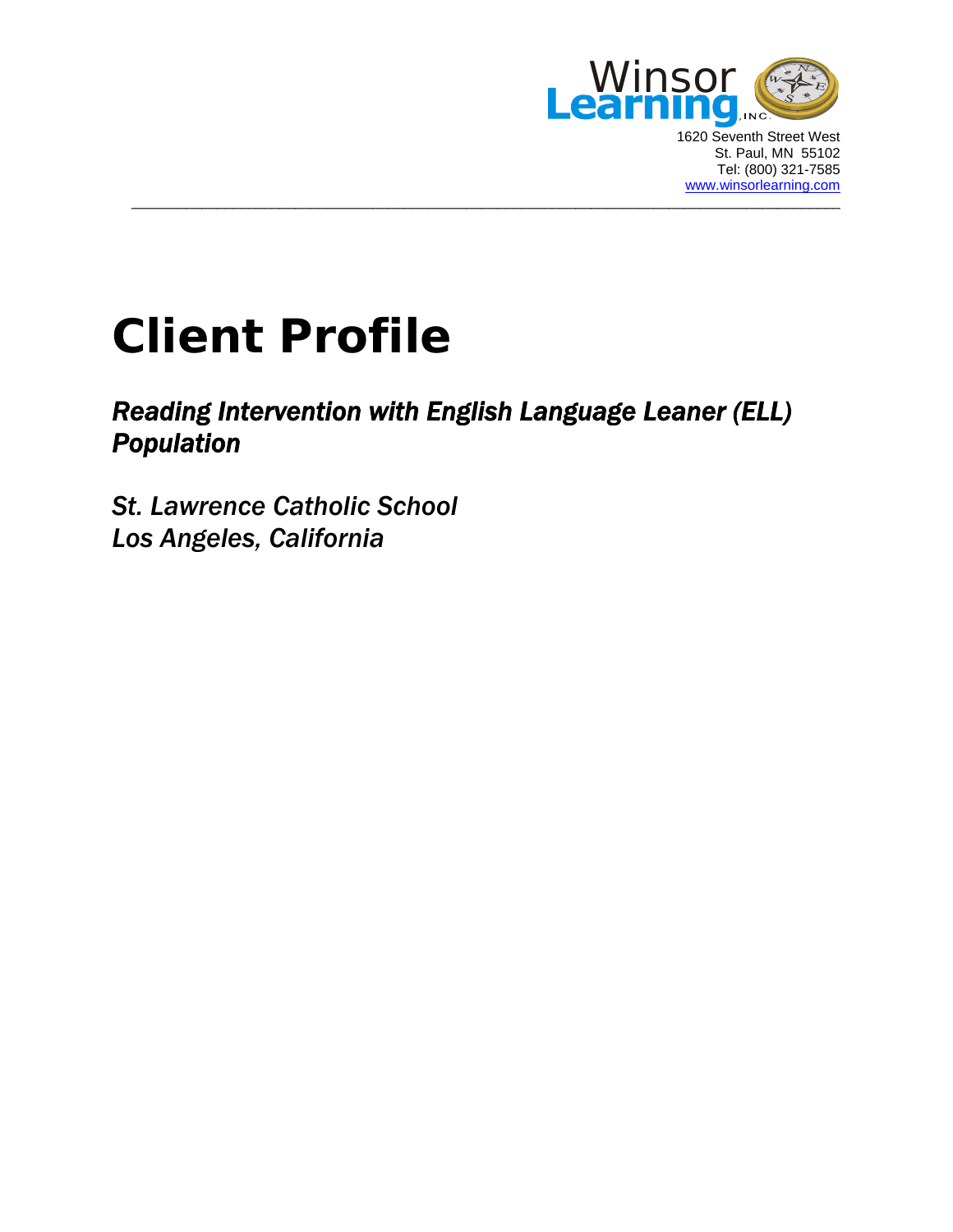## Client Profile

## Reading Intervention with English Language Learner (ELL) population

Client: St. Lawrence Catholic School - Los Angles, California

Demographics: 1 Elementary school K-5 85 students represented

Instructional Setting: After School Program for Special Ed Students 30-40 minutes per session 2-3 sessions per week One-on-One Tutoring (By Local High School Tutors)

Time Frame:

2 Academic Years of Implementation 2002-2004

Products and Service Purchased from Winsor Learning: 40 Tutors Trained Products & Services 2 day installation training 3 days of on-site coaching per year 40 Sonday System 1 Tool Kits purchased

Progress Monitoring:

After every three Levels in Sonday System

Assessment:

 Criterion Referenced Spelling Test IOTA Reading Test STAR Early Literacy Test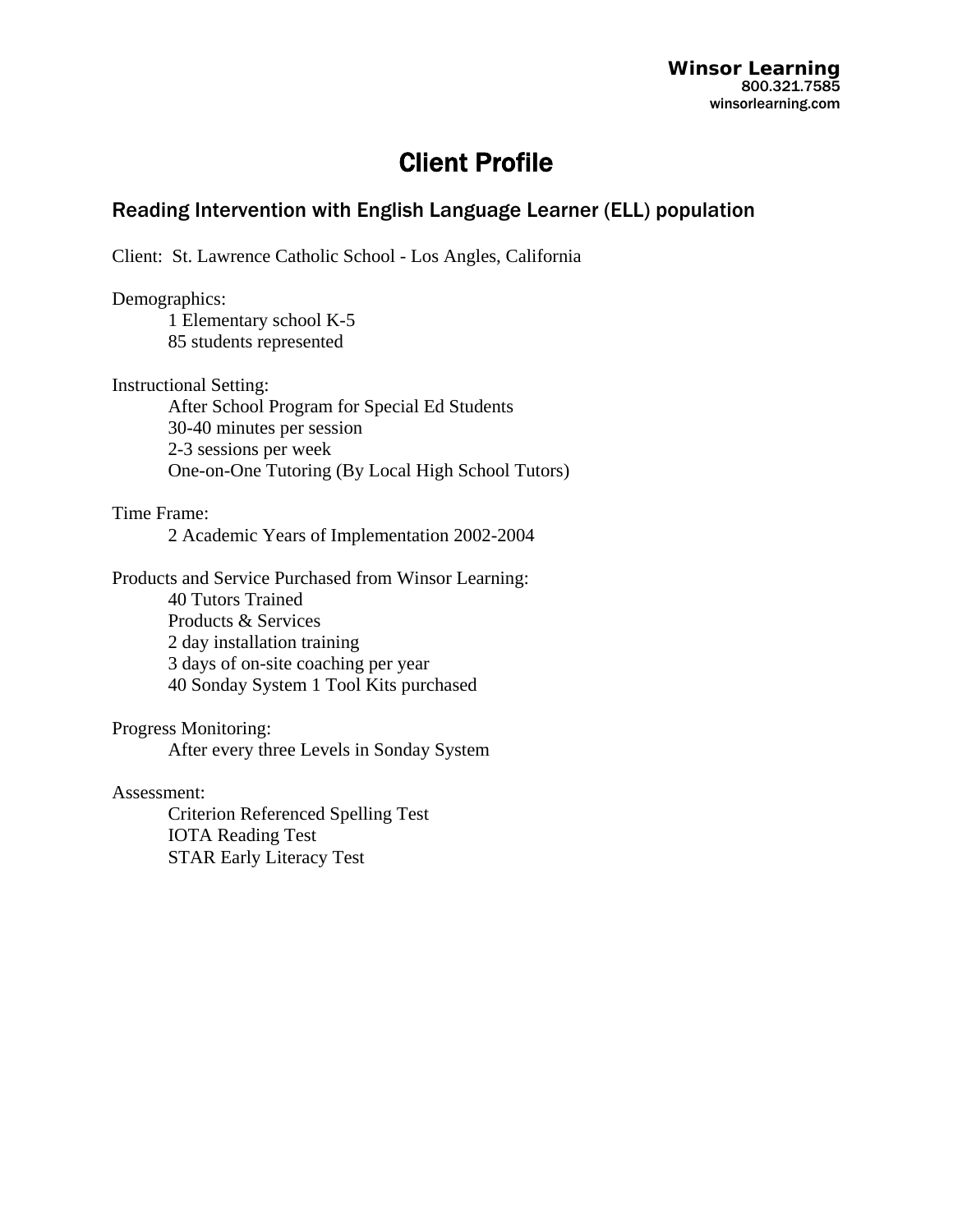